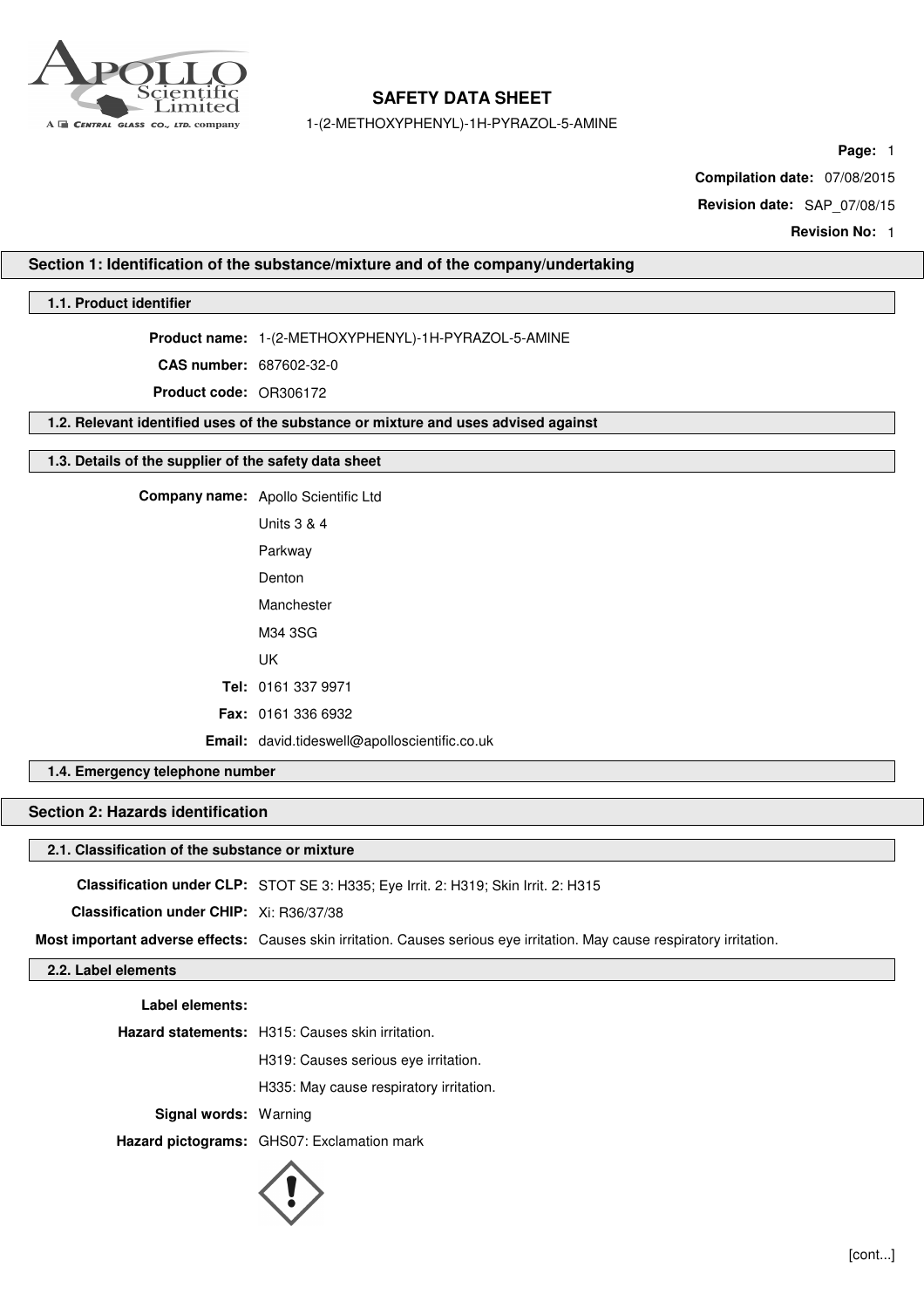### 1-(2-METHOXYPHENYL)-1H-PYRAZOL-5-AMINE

**Page:** 2

**Precautionary statements:** P271: Use only outdoors or in a well-ventilated area.

P261: Avoid breathing vapours.

P280: Wear protective gloves/protective clothing/eye protection/face protection.

**2.3. Other hazards**

**PBT:** This product is not identified as a PBT/vPvB substance.

### **Section 3: Composition/information on ingredients**

**3.1. Substances**

**Chemical identity:** 1-(2-METHOXYPHENYL)-1H-PYRAZOL-5-AMINE

**CAS number:** 687602-32-0

**Section 4: First aid measures**

### **4.1. Description of first aid measures**

**Skin contact:** Remove all contaminated clothes and footwear immediately unless stuck to skin. Wash

immediately with plenty of soap and water.

**Eye contact:** Bathe the eye with running water for 15 minutes. Consult a doctor.

**Ingestion:** Wash out mouth with water. Consult a doctor.

**Inhalation:** Remove casualty from exposure ensuring one's own safety whilst doing so. Consult a doctor.

### **4.2. Most important symptoms and effects, both acute and delayed**

**Skin contact:** There may be irritation and redness at the site of contact.

**Eye contact:** There may be irritation and redness. The eyes may water profusely.

**Ingestion:** There may be soreness and redness of the mouth and throat.

**Inhalation:** There may be irritation of the throat with a feeling of tightness in the chest. Exposure may cause coughing or wheezing.

### **4.3. Indication of any immediate medical attention and special treatment needed**

### **Section 5: Fire-fighting measures**

#### **5.1. Extinguishing media**

**Extinguishing media:** Carbon dioxide, dry chemical powder, foam. Suitable extinguishing media for the

surrounding fire should be used. Use water spray to cool containers.

#### **5.2. Special hazards arising from the substance or mixture**

**Exposure hazards:** In combustion emits toxic fumes of carbon dioxide / carbon monoxide. Nitrogen oxides

(NOx).

#### **5.3. Advice for fire-fighters**

**Advice for fire-fighters:** Wear self-contained breathing apparatus. Wear protective clothing to prevent contact

with skin and eyes.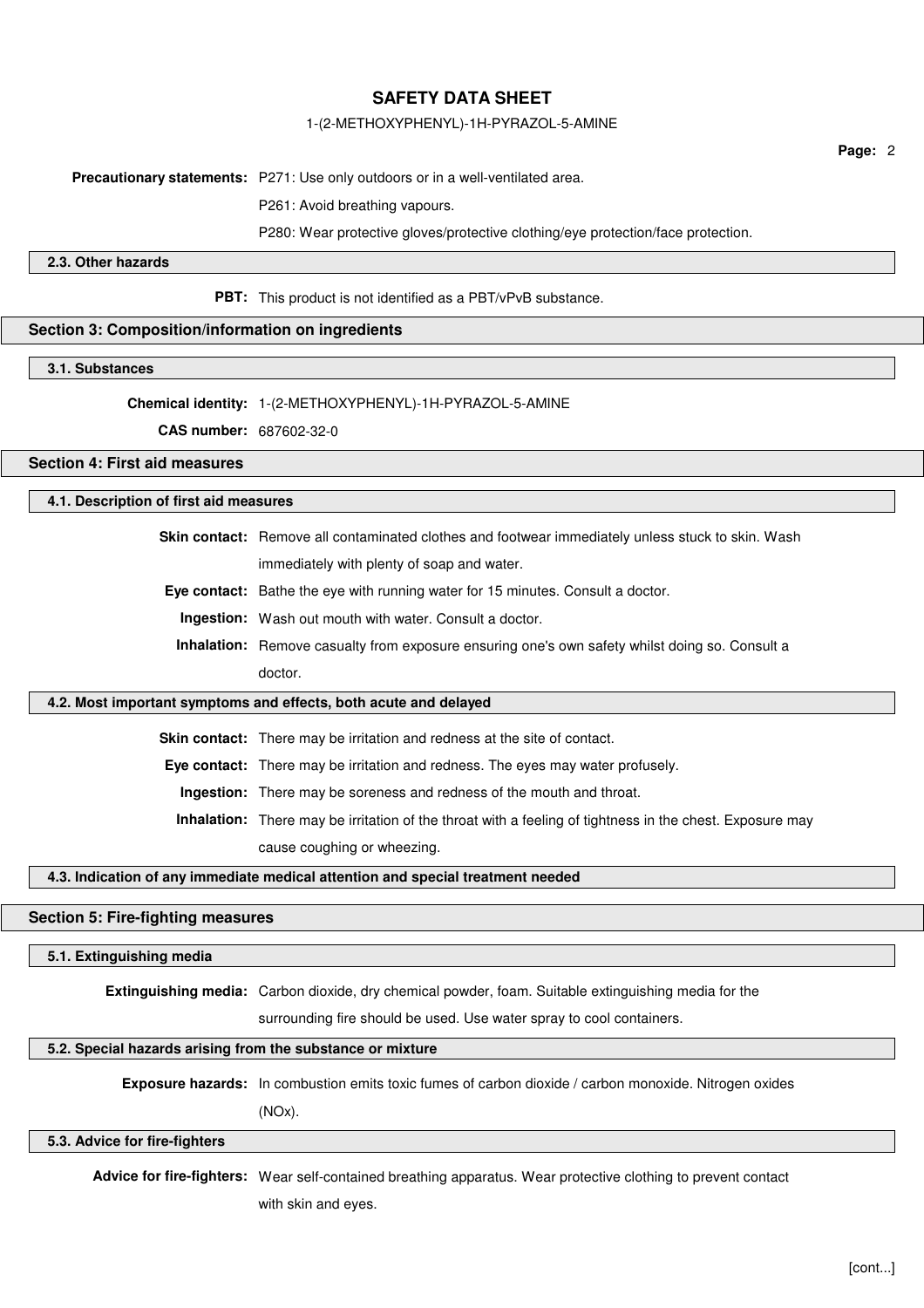#### 1-(2-METHOXYPHENYL)-1H-PYRAZOL-5-AMINE

### **Section 6: Accidental release measures**

#### **6.1. Personal precautions, protective equipment and emergency procedures**

**Personal precautions:** Refer to section 8 of SDS for personal protection details. If outside do not approach from downwind. If outside keep bystanders upwind and away from danger point. Mark out the contaminated area with signs and prevent access to unauthorised personnel. Turn leaking containers leak-side up to prevent the escape of liquid.

### **6.2. Environmental precautions**

**Environmental precautions:** Do not discharge into drains or rivers. Contain the spillage using bunding.

### **6.3. Methods and material for containment and cleaning up**

**Clean-up procedures:** Absorb into dry earth or sand. Transfer to a closable, labelled salvage container for

disposal by an appropriate method.

### **6.4. Reference to other sections**

### **Section 7: Handling and storage**

### **7.1. Precautions for safe handling**

**Handling requirements:** Avoid direct contact with the substance. Ensure there is sufficient ventilation of the area. Do not handle in a confined space. Avoid the formation or spread of mists in the air. Only use in fume hood.

### **7.2. Conditions for safe storage, including any incompatibilities**

**Storage conditions:** Store in a cool, well ventilated area. Keep container tightly closed.

**Suitable packaging:** Must only be kept in original packaging.

**7.3. Specific end use(s)**

**Specific end use(s):** No data available.

#### **Section 8: Exposure controls/personal protection**

**8.1. Control parameters**

**Workplace exposure limits:** No data available.

### **DNEL/PNEC Values**

**DNEL / PNEC** No data available.

**8.2. Exposure controls**

|                                            | Engineering measures: Ensure there is sufficient ventilation of the area.                                 |
|--------------------------------------------|-----------------------------------------------------------------------------------------------------------|
|                                            | <b>Respiratory protection:</b> Self-contained breathing apparatus must be available in case of emergency. |
| <b>Hand protection:</b> Protective gloves. |                                                                                                           |
|                                            | <b>Eye protection:</b> Safety glasses. Ensure eye bath is to hand.                                        |
|                                            | <b>Skin protection:</b> Protective clothing.                                                              |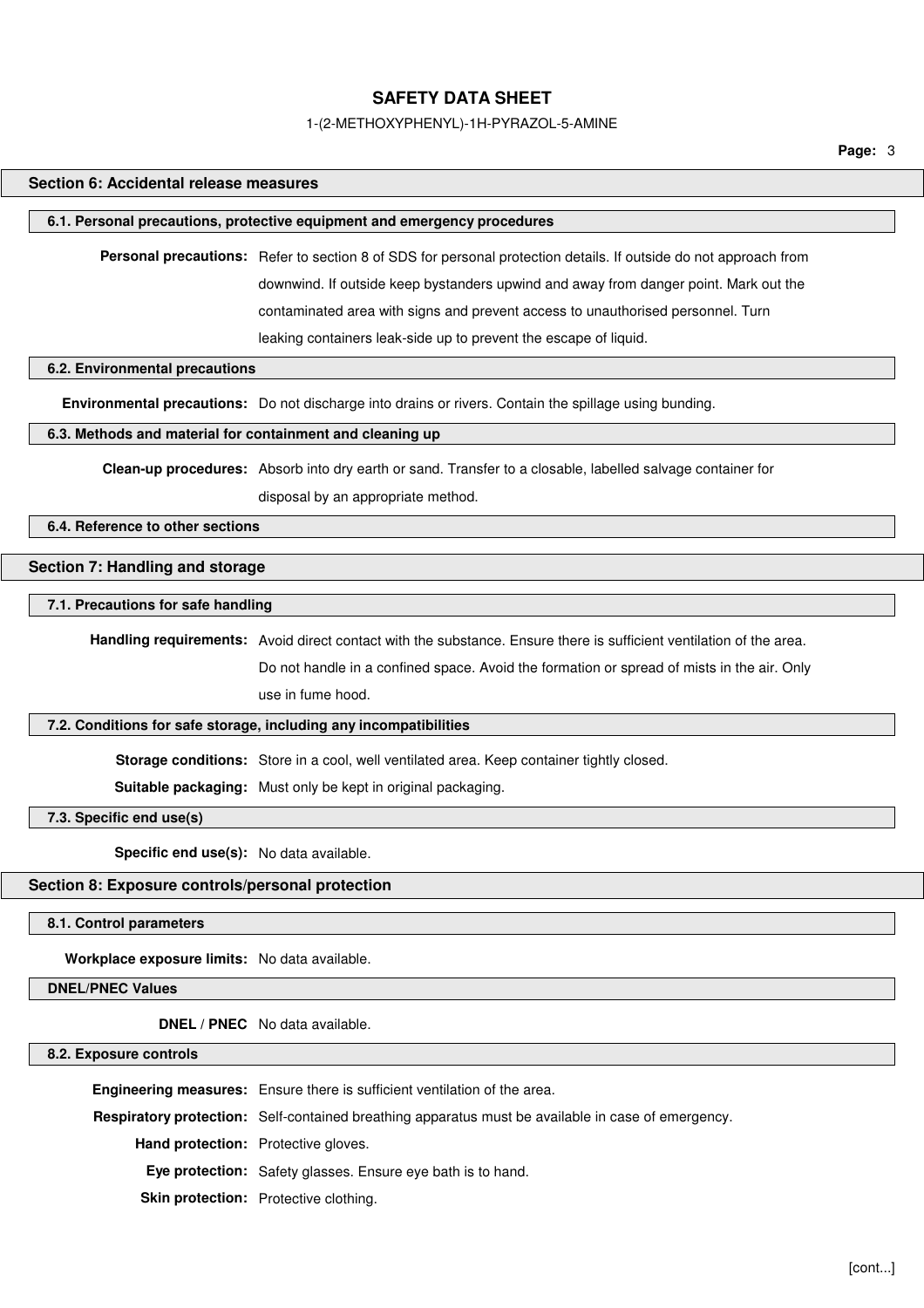#### 1-(2-METHOXYPHENYL)-1H-PYRAZOL-5-AMINE

**Page:** 4

### **Section 9: Physical and chemical properties**

#### **9.1. Information on basic physical and chemical properties**

**State:** Oil

**Solubility in water:** Partially

**9.2. Other information**

**Other information:** No data available.

### **Section 10: Stability and reactivity**

**10.1. Reactivity**

**Reactivity:** Stable under recommended transport or storage conditions.

**10.2. Chemical stability**

**Chemical stability:** Stable under normal conditions.

**10.3. Possibility of hazardous reactions**

**Hazardous reactions:** Hazardous reactions will not occur under normal transport or storage conditions.

**10.4. Conditions to avoid**

**Conditions to avoid:** Heat.

**10.5. Incompatible materials**

**Materials to avoid:** Strong oxidising agents. Strong acids.

### **10.6. Hazardous decomposition products**

Haz. decomp. products: In combustion emits toxic fumes of carbon dioxide / carbon monoxide. Nitrogen oxides

(NOx).

### **Section 11: Toxicological information**

#### **11.1. Information on toxicological effects**

### **Relevant hazards for substance:**

| Hazard                        | Route      | Basis              |
|-------------------------------|------------|--------------------|
| Skin corrosion/irritation     | <b>DRM</b> | Based on test data |
| Serious eye damage/irritation | OPT        | Based on test data |
| STOT-single exposure          | <b>INH</b> | Based on test data |

### **Symptoms / routes of exposure**

**Skin contact:** There may be irritation and redness at the site of contact.

**Eye contact:** There may be irritation and redness. The eyes may water profusely.

**Ingestion:** There may be soreness and redness of the mouth and throat.

**Inhalation:** There may be irritation of the throat with a feeling of tightness in the chest. Exposure may

cause coughing or wheezing.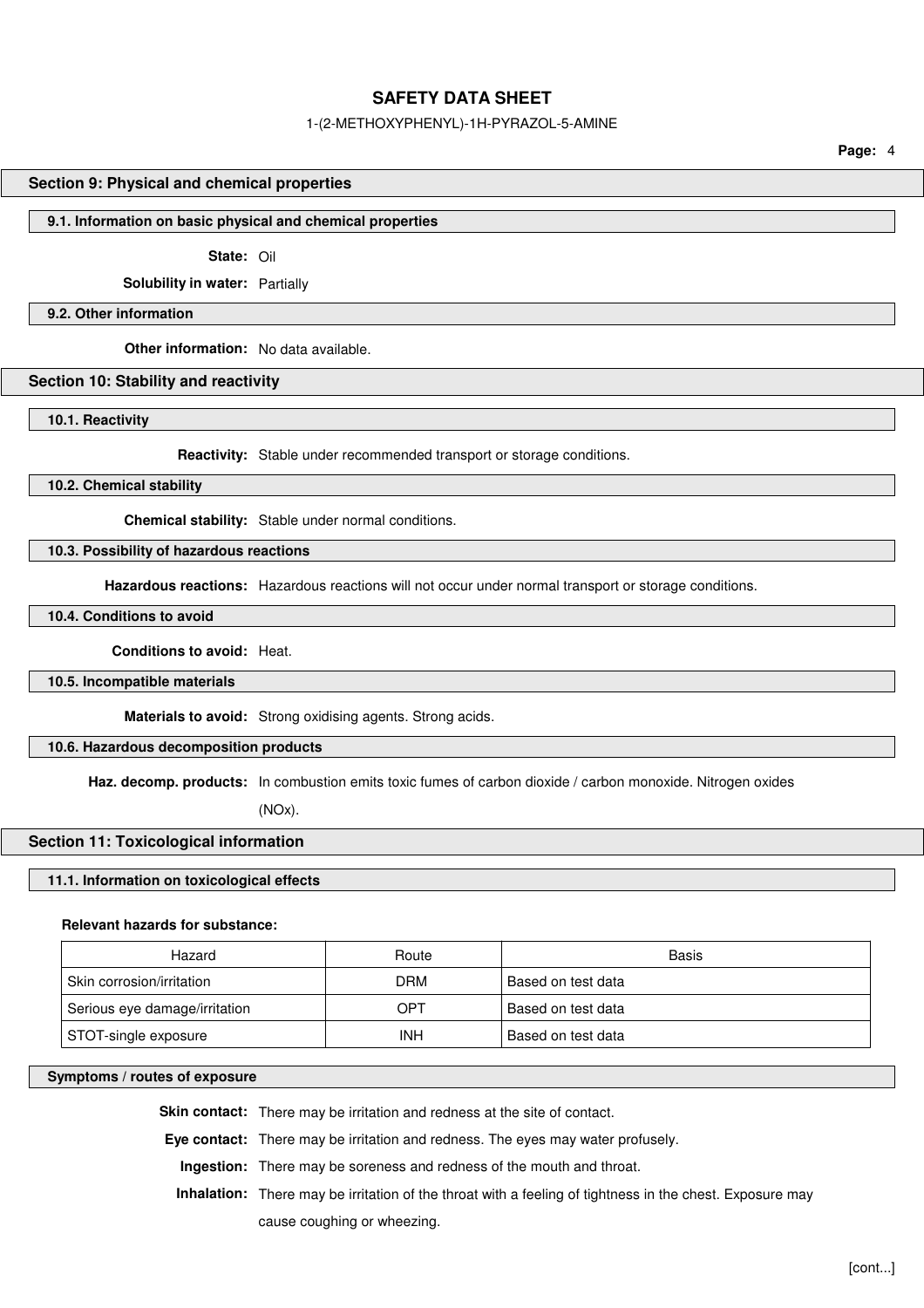### 1-(2-METHOXYPHENYL)-1H-PYRAZOL-5-AMINE

**Page:** 5

### **Section 12: Ecological information**

**12.1. Toxicity**

**Ecotoxicity values:** No data available.

#### **12.2. Persistence and degradability**

**Persistence and degradability:** No data available.

**12.3. Bioaccumulative potential**

**Bioaccumulative potential:** No data available.

**12.4. Mobility in soil**

**Mobility:** No data available.

### **12.5. Results of PBT and vPvB assessment**

**PBT identification:** This product is not identified as a PBT/vPvB substance.

**12.6. Other adverse effects**

**Other adverse effects:** No data available.

### **Section 13: Disposal considerations**

### **13.1. Waste treatment methods**

| Disposal operations: Transfer to a suitable container and arrange for collection by specialised disposal            |
|---------------------------------------------------------------------------------------------------------------------|
| company. MATERIAL SHOULD BE DISPOSED OF IN ACCORDANCE WITH LOCAL,                                                   |
| STATE AND FEDERAL REGULATIONS                                                                                       |
| <b>Disposal of packaging:</b> Dispose of as special waste in compliance with local and national regulations Observe |
| all federal, state and local environmental regulations.                                                             |
| <b>NB:</b> The user's attention is drawn to the possible existence of regional or national                          |
| regulations regarding disposal.                                                                                     |

### **Section 14: Transport information**

**Transport class:** This product does not require a classification for transport.

### **Section 15: Regulatory information**

**15.1. Safety, health and environmental regulations/legislation specific for the substance or mixture**

**15.2. Chemical Safety Assessment**

**Chemical safety assessment:** A chemical safety assessment has not been carried out for the substance or the mixture

by the supplier.

### **Section 16: Other information**

### **Other information**

**Other information:** This safety data sheet is prepared in accordance with Commission Regulation (EU) No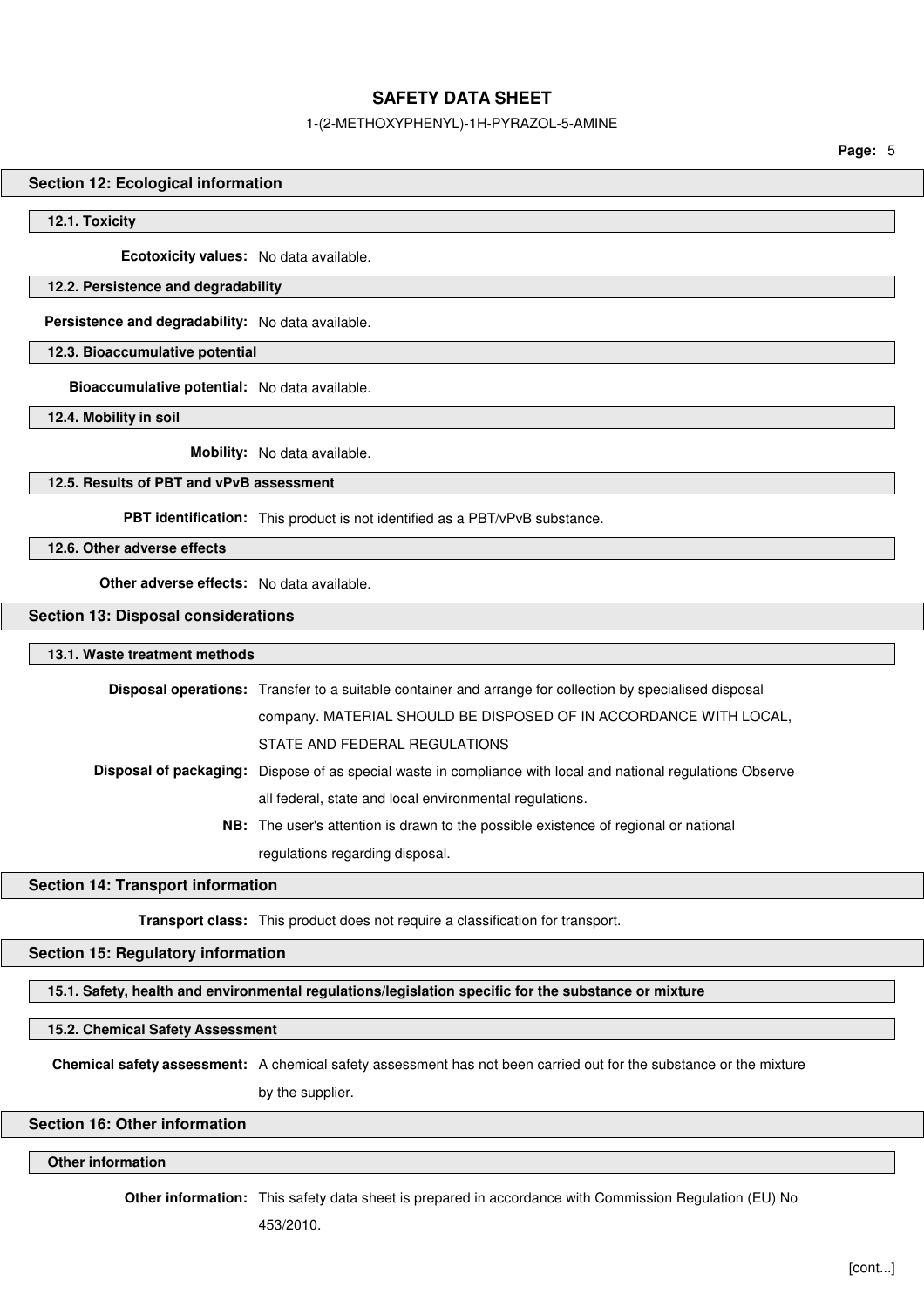### 1-(2-METHOXYPHENYL)-1H-PYRAZOL-5-AMINE

|                                                            | * Data predicted using computational software. Toxtree - Toxic Hazard Estimation by                     |
|------------------------------------------------------------|---------------------------------------------------------------------------------------------------------|
|                                                            | decision tree approach. http://ecb.jrc.ec.europa.eu/qsar/qsar-tools/index.php?                          |
|                                                            | c=TOXTREE                                                                                               |
|                                                            | ~ Data predicted using computational software ACD/ToxSuite v 2.95.1 Copyright 1994-                     |
|                                                            | 2009 ACD/labs, Copyright 2001-2009 Pharma Algorithms, Inc, Advanced Chemistry                           |
|                                                            | Development, Inc (ACD/Labs). http://www.acdlabs.com/products/pc_admet/tox/tox/                          |
| Phrases used in s.2 and s.3: H315: Causes skin irritation. |                                                                                                         |
|                                                            | H319: Causes serious eye irritation.                                                                    |
|                                                            | H335: May cause respiratory irritation.                                                                 |
|                                                            | R36/37/38: Irritating to eyes, respiratory system and skin.                                             |
|                                                            | Legend to abbreviations: PNEC = predicted no effect level                                               |
|                                                            | $DNEL = derived no effect level$                                                                        |
|                                                            | $LD50 = median$ lethal dose                                                                             |
|                                                            | $LC50$ = median lethal concentration                                                                    |
|                                                            | EC50 = median effective concentration                                                                   |
|                                                            | IC50 = median inhibitory concentration                                                                  |
|                                                            | $dw = dry$ weight                                                                                       |
|                                                            | $bw = body weight$                                                                                      |
|                                                            | $cc = closed cup$                                                                                       |
|                                                            | $oc = open cup$                                                                                         |
|                                                            | $MUS = mouse$                                                                                           |
|                                                            | $GPG =$ guinea pig                                                                                      |
|                                                            | $RBT = rabbit$                                                                                          |
|                                                            | $HAM = hamster$                                                                                         |
|                                                            | $HMN = human$                                                                                           |
|                                                            | $MAM =$ mammal                                                                                          |
|                                                            | $PGN = pigeon$                                                                                          |
|                                                            | $IVN = intravenous$                                                                                     |
|                                                            | $SCU = subcutaneous$                                                                                    |
|                                                            | $SKN = skin$                                                                                            |
|                                                            | $DRM = dermal$                                                                                          |
|                                                            | $OCC = ocular/corneal$                                                                                  |
|                                                            | $PCP = phycico$ -chemical properties                                                                    |
|                                                            | Legal disclaimer: The material is intended for research purposes only and should be handled exclusively |
|                                                            | by those who have been fully trained in safety, laboratory and chemical handling                        |
|                                                            | procedures. The above information is believed to be correct to the best of our                          |
|                                                            | knowledge. The above information is believed to be correct to the best of our knowledge                 |
|                                                            | at the date of its publication, but should not be considered to be all inclusive. It should             |
|                                                            | be used only as a guide for safe handling, storage, transportation and disposal. We                     |

**Page:** 6